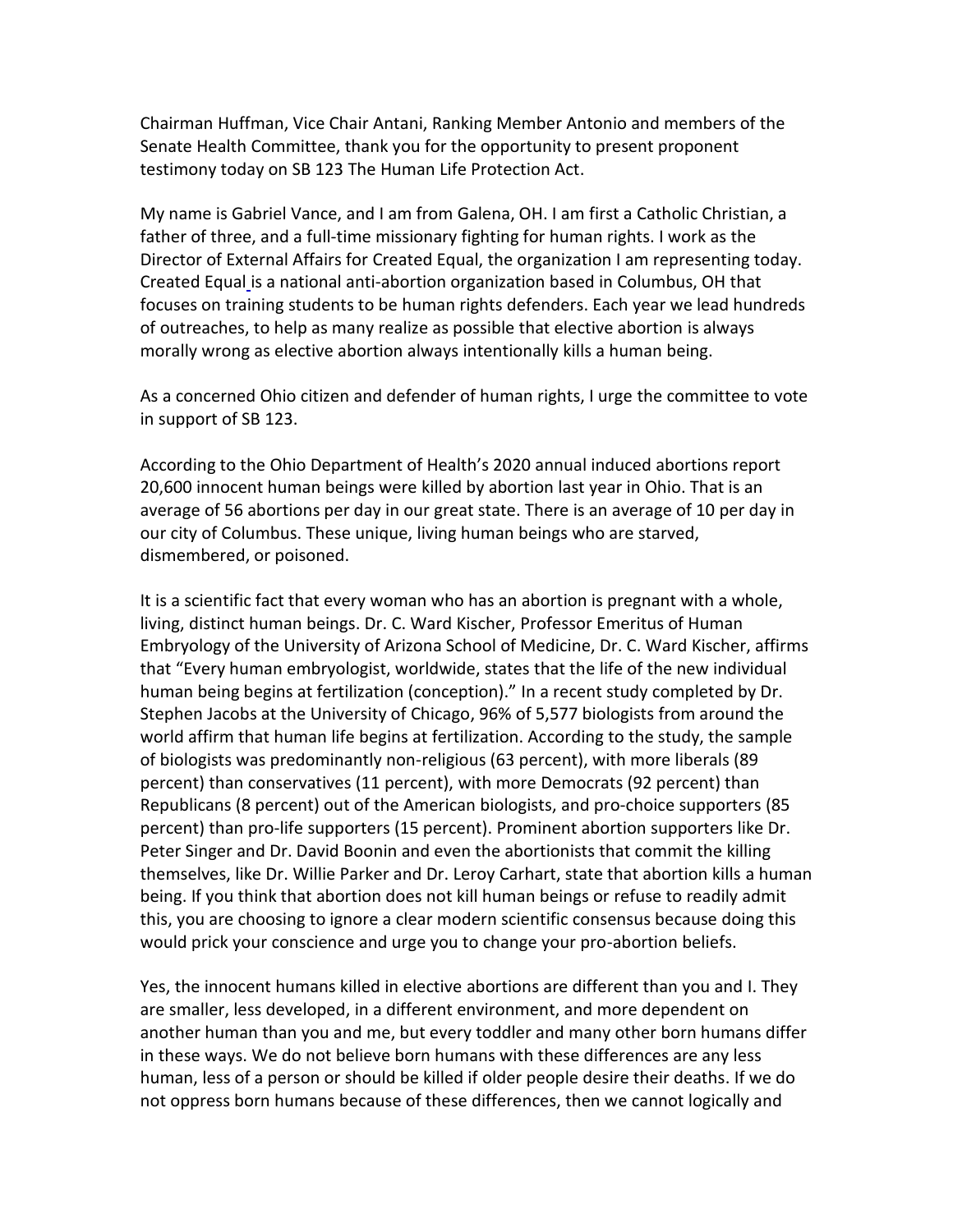morally discriminate against preborn humans because of them. If we support discriminating against humans simply because of their age, we are ageist and fall into the company of those who are sexist or racist. Every human being deserves to have his or her personhood acknowledged by the law despite arbitrary differences outside of their control like race, sex, and age.

Many mothers with born children find themselves in terrible unbelievable circumstances, my mother who had a daughter at 16 years old was one of them, but we would never allow these mothers to starve or violently kill their born children as the solution no matter how young or poor they may be or how their child was conceived, so we cannot allow preborn children to be killed as a solution either. Especially as over 1,000 medical professionals have signed the Dublin Declaration declaring that intentionally killing a preborn child is never necessary to save the life of the mother. We must forgive, love, support, and care for mothers in hard pregnancies, but we must not give in to the lie that women need a medical procedure to be equal, that women must intentionally kill another human to be happy and successful. Women and mothers deserve greater respect than such a demeaning view. They deserve real solutions to the things that made their pregnancy a crisis and long-term help. Abortion hurts a majority of women either physically, mentally, or emotionally.

It is always wrong to intentionally kill an innocent human being, elective abortion always does this, so elective abortion is always wrong. The preborn are humans and humans are equal despite our many differences. One cannot believe in human rights and stand for human equality while supporting legal abortion. You must choose. Human equality or the legal killing of innocent humans in abortion. You cannot have both.

This is the image (copied at bottom of testimony) of a child who was killed at Northeast Ohio Women's Center in Cuyahoga Falls, Ohio this year. You can clearly see her leg and foot in this photo. She was killed by a D&E abortion between 15-17 weeks. After being dismembered, her body was illegally disposed of in the facility's trash along with prescription vials, soiled suction cannulas used in abortions, bloody surgical papers, and urine cups that still had names of clinic patients on them, along with biohazard waste. These items and her body were retrieved on June  $7<sup>th</sup>$ . Complaints have been filed and the clinic is under investigation. This little child was named Gianna-John and her body was buried October 2<sup>nd</sup> at Holy Cross Cemetery in Akron, OH. This is the reality of abortion in our state.

This is why any senator and member of congress in our state and across our country with a well-formed conscience must do all they can to ban the intentional killing of helpless, defenseless humans in abortion, SB 123 will do in that case that Roe v. Wade is overturned. According to the Guttmacher Institute, Arkansas, Idaho, Kentucky, Louisiana, Mississippi, Missouri, North Dakota, South Dakota, Tennessee, and Utah (along with laws being added to statutes in Oklahoma and Texas on November 1<sup>st</sup>) all have a post-Roe abortion ban in law intended to take effect if Roe is overturned. Five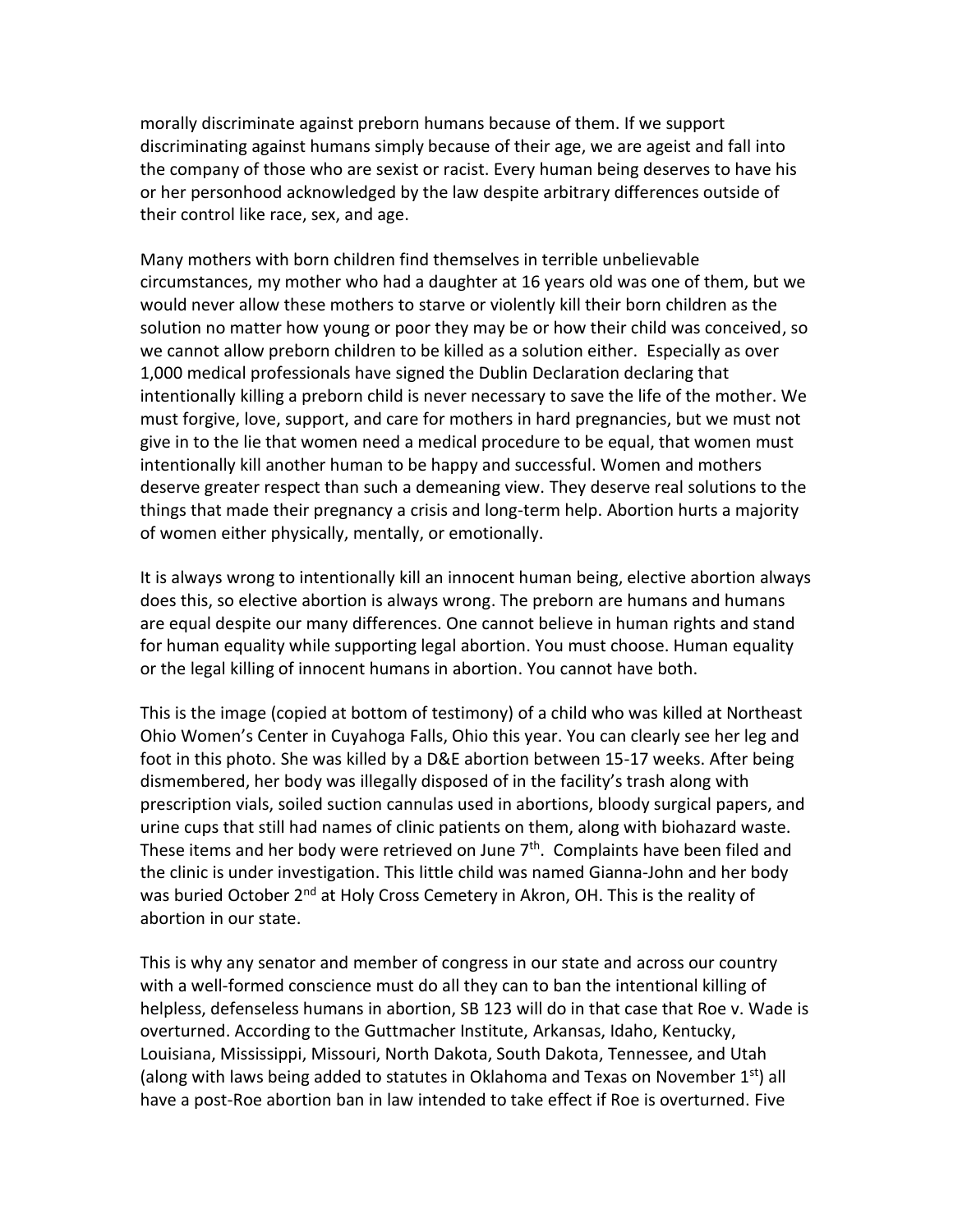other states (Alabama, Arizona, Michigan, West Virginia, and Wisconsin) have unenforced Pre-Roe abortion bans. Ohio should be the next state in joining them to protect the most basic human right- the right to life- of all humans within their borders. Texas has shown us that a near-total ban can be tolerated by our culture. The Dobbs v. Jackson Women's Health Organization case that the Supreme Court hears oral arguments for on December  $1<sup>st</sup>$ , could overturn Roe v. Wade and send the possibility of abortion bans back to the states. With this is sight, not is the time to protect human life. No is the time to pass SB 123.

If I may make one last point. If anyone here is in an unplanned pregnancy, knows a scared mother who is, or finds themselves or someone else in one in the future, know that there are dozens of free pregnancy resource centers in Ohio, much outnumbering the nine abortion facilities. Visit OptionLine.org to learn of these resources. There are also dozens of groups where mothers and fathers who have aborted their children, can find forgiveness and healing in the infinite mercy and love of God, made available to us through the incarnation, life, passion, death, and resurrection of Jesus Christ who is true man and true God. You can find this healing at BethesdaHealing.org. I am a great sinner just in as much in need of God's mercy as anyone and there is nothing I could want more for any of you than to find the truth, grace, and fulfillment that I have found. Everyone at Created Equal, the organization I represent, will tell you that we are saved by grace through faith in Christ, but I as an individual also want to share with you the beauty of how salvation is made available to us all through Christ's Catholic Church. Jesus promised us that "whoever believes and is baptized will be saved" in Mark 16:16. His Apostle Peter explained in Acts 2:28 "Peter [said] to them, 'Repent and be baptized, every one of you, in the name of Jesus Christ for the forgiveness of your sins; and you will receive the gift of the holy Spirit.'" Jesus told His Apostles, "Whose sins you forgive are forgiven" in John 20:23. He also proclaimed "Amen, amen, I say to you, unless you eat the flesh of the Son of Man and drink his blood, you do not have life within you. Whoever eats[s] my flesh and drinks my blood has eternal life, and I will raise him on the last day. For my flesh is true food, and my blood is true drink" in John 6:53-55. Jesus offers to wash each of us clean, to forgive our sins, to feed us with His very Flesh so that He can physically dwell within us and unite Himself to us. Jesus offers us all salvation; may we all accept this gift given to us through His Catholic Church. Many of you who support abortion here today, may support legal abortion in order to justify the abortion that killed your own baby, took the life of a sibling, a grandchild, a niece, or a friend's baby. I urge you to follow the path of repentance, healing, and freedom, and not the path that leads to more humans being killed and people being gravely wounded.

I urge you all to vote in support of SB 123 and to sincerely consider your own stance on elective abortion- an act that murders human beings- humans just like me, just like you Chairman Burke, just like you Vice Chair Antani, just like you Ranking Member Antonio, just like you Senator Johnson, just like you Senator Roegner, just like you Senator Romanchuk, and just like you Senator Thomas.